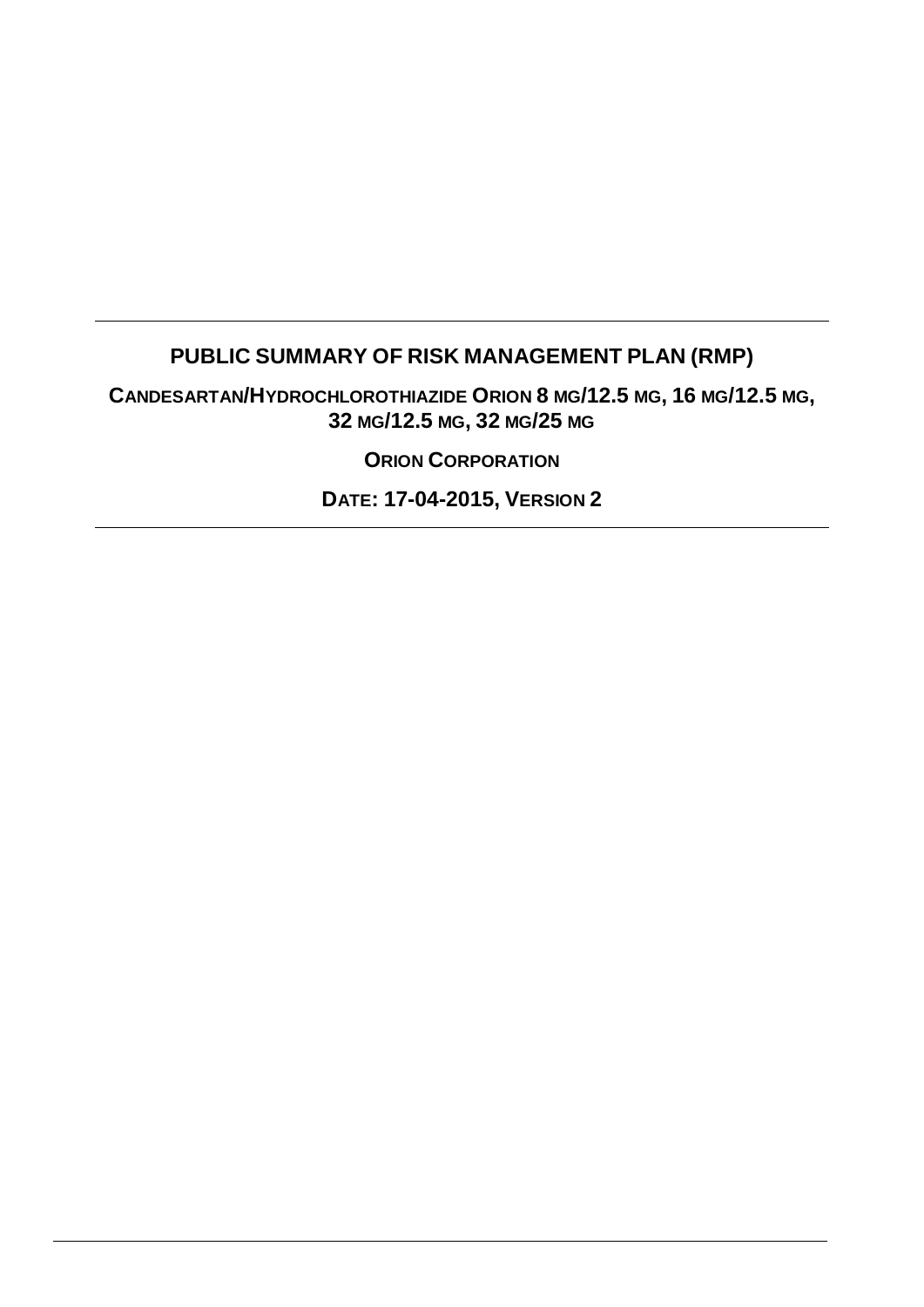## **VI.2 Elements for a Public Summary**

### *VI.2.1 Overview of disease epidemiology*

Hypertension is a chronic disease in which the blood pressure is sustainly elevated. Systolic blood pressure means the pressure inside the arteries (blood vessels that carry blood from heart into the tissues) during the contraction of the heart, whereas diastolic blood pressure can be described as the pressure inside the arteries during the relaxation and filling of the heart. Blood pressure is considered elevated, when systolic blood pressure in repeated blood pressure measurements exceeds 140 mmHg and/or diastolic blood pressure is over 90 mmHg. Hypertension has been estimated to affect approximately 26 % of the adult population and this proportion is considered to be increasing (1). Untreated hypertension increases risk of other diseases, such as stroke, heart attack, heart failure and impaired function of the kidneys. High blood pressure is also associated with a shortened life expectancy. Thus, treatment of hypertension is essential in terms of public health.

### *VI.2.2 Summary of treatment benefits*

Reduction of the systolic blood pressure by 10 mmHg and diastolic blood pressure by 5 mmHg in hypertensive patients has been shown to decrease incidence of stroke by 35-40% and events of severe coronary artery disease by 20-25%, respectively (2). Similarly, reduction of isolated systolic blood pressure (meaning that the diastolic blood pressure is normal while the systolic blood pressure is high) leads to reduction on incidence of stroke and events of severe coronary artery disease by 30% and 23%, respectively (3).

In patients with increased blood pressure Candesartan and hydrochlorothiazide have additive blood pressure lowering effects and this effect is dose-dependent and long-lasting (lasting over 24 hours). In two clinical studies including 275 and 1524 patients, the candesartan hydrochlorothiazide combinations 32 mg/12.5 mg and 32 mg/25 mg resulted in blood pressure reduction of 22/15 mmHg and 21/14 mmHg, respectively, and were significantly more effective than candesartan or hydrochlorothiazide alone. In another study including 1975 patients not optimally controlled on 32 mg candesartan alone, the addition of 12.5 mg or 25 mg hydrochlorothiazide resulted in additional decrease in blood pressure. The overall mean blood pressure reduction were 16/10 mmHg and 13/9 mmHg, respectively (4).

### *VI.2.3 Unknowns relating to treatment benefits*

Combination treatment with candesartan and hydrochlorothiazide is similarly effective in patients irrespective of age and gender. Currently, there are no data on the use of candesartan and hydrochlorothiazide combination in patients with renal disease or congestive heart failure or in patients who have previously had myocardial infarction (heart attack). (4)

### *VI.2.4 Summary of safety concerns*

**Important identified risks**

| <b>Risk</b>      | What is known                                                                                                                                                                                                                                                                          | Preventability                                                                                                                                                                        |  |
|------------------|----------------------------------------------------------------------------------------------------------------------------------------------------------------------------------------------------------------------------------------------------------------------------------------|---------------------------------------------------------------------------------------------------------------------------------------------------------------------------------------|--|
| Hypersensitivity | Hypersensitivity to candesartan<br>or hydrochlorothiazide exists<br>and is a contraindication for use<br>of Candesartan/<br>Hydrochlorothiazide Orion. In<br>addition, hypersensitivity to<br>substances having a similar<br>chemical structure with<br>hydrochlorothiazide (so called | In cases of hypersensitivity<br>reaction, Candesartan/<br>Hydrochlorothiazide Orion<br>should be discontinued and<br>appropriate medical care and<br>monitoring should be instituted. |  |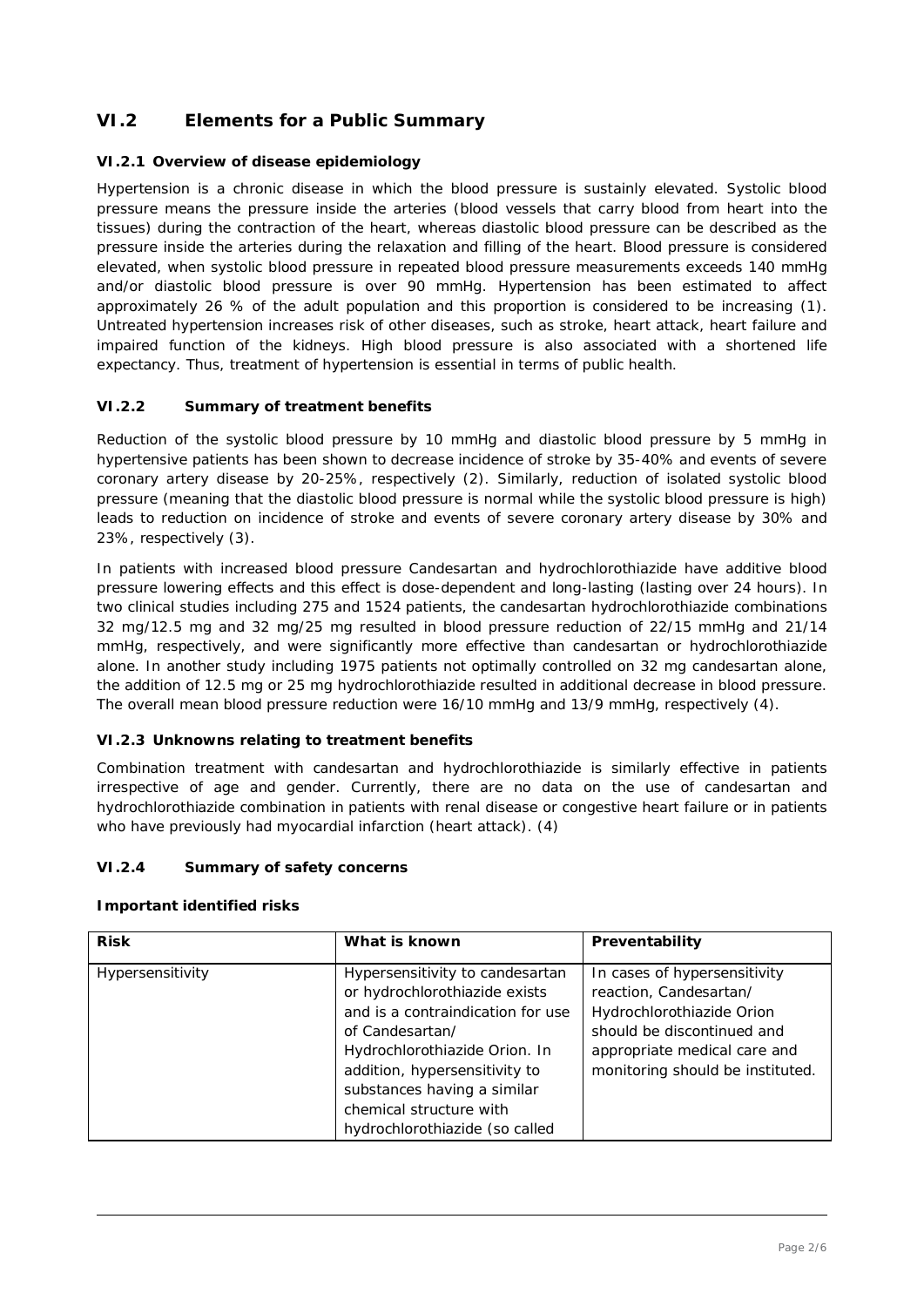| <b>Risk</b>                                                       | What is known<br>Preventability                                                                                                                                                                                                                                                                                                                                                                                                                                                                                                                                                                                                                                                                                                                                                                         |                                                                                                                                                                                                                                                                                                                                                                                                                                                                                                             |
|-------------------------------------------------------------------|---------------------------------------------------------------------------------------------------------------------------------------------------------------------------------------------------------------------------------------------------------------------------------------------------------------------------------------------------------------------------------------------------------------------------------------------------------------------------------------------------------------------------------------------------------------------------------------------------------------------------------------------------------------------------------------------------------------------------------------------------------------------------------------------------------|-------------------------------------------------------------------------------------------------------------------------------------------------------------------------------------------------------------------------------------------------------------------------------------------------------------------------------------------------------------------------------------------------------------------------------------------------------------------------------------------------------------|
|                                                                   | sulfonamide -derived active<br>substances) is a contraindication<br>for use of Candesartan/<br>Hydrochlorothiazide Orion.                                                                                                                                                                                                                                                                                                                                                                                                                                                                                                                                                                                                                                                                               |                                                                                                                                                                                                                                                                                                                                                                                                                                                                                                             |
| Low blood pressure, which<br>causes symptoms to the patient       | Low blood pressure is a known<br>adverse effect of this therapy.<br>Symptoms of low blood pressure<br>include e.g. dizziness, weakness<br>and fainting. Especially, patients<br>who have impaired function of<br>the heart, have had diarrhoea or<br>have been vomiting are at<br>increased risk for this adverse<br>effect.                                                                                                                                                                                                                                                                                                                                                                                                                                                                            | Candesartan/<br>Hydrochlorothiazide Orion<br>therapy is started under<br>medical supervision.<br>Additionally, the patients<br>should be followed closely<br>whenever the dose is<br>adjusted. In case of too low<br>blood pressure, the dose of<br>Candesartan/<br>Hydrochlorothiazide Orion<br>may be reduced or the<br>treatment discontinued.<br>Patients with diabetes or<br>impaired kidney function<br>should not take<br>concomitantly blood<br>pressure lowering medicine<br>containing aliskiren. |
| Disturbances of electrolyte (e.g.<br>potassium or sodium) balance | Electrolytes (such as potassium<br>and sodium) play a vital role in<br>maintaining body homeostasis.<br>They help to regulate e.g.<br>function of the heart and<br>nerves, water balance, oxygen<br>delivery to the tissues and acid-<br>base balance of the body.<br>Hydrochlorothiazide can cause<br>disturbances in water and<br>electrolyte balance, since it<br>increases excretion of potassium<br>into the urine that may lead to<br>decreased potassium<br>concentration in serum, so<br>called hypokalaemia. However,<br>this effect seems to be less<br>evident when combined with<br>candesartan, which may<br>increase potassium<br>concentration in serum. Patients<br>with impaired function of the<br>heart or kidneys are at higher<br>risk for disturbances of<br>electrolyte balance. | Periodic determination of<br>serum electrolytes should be<br>performed at appropriate<br>intervals. Patients with<br>diabetes or impaired kidney<br>function should not take<br>concomitantly blood<br>pressure lowering medicine<br>containing aliskiren.                                                                                                                                                                                                                                                  |
| Impaired function of the kidneys                                  | Dose titration of candesartan is<br>recommended in patients with<br>mild to moderate renal                                                                                                                                                                                                                                                                                                                                                                                                                                                                                                                                                                                                                                                                                                              | A periodic monitoring of<br>kidney tests and electrolytes<br>is recommended. Patients                                                                                                                                                                                                                                                                                                                                                                                                                       |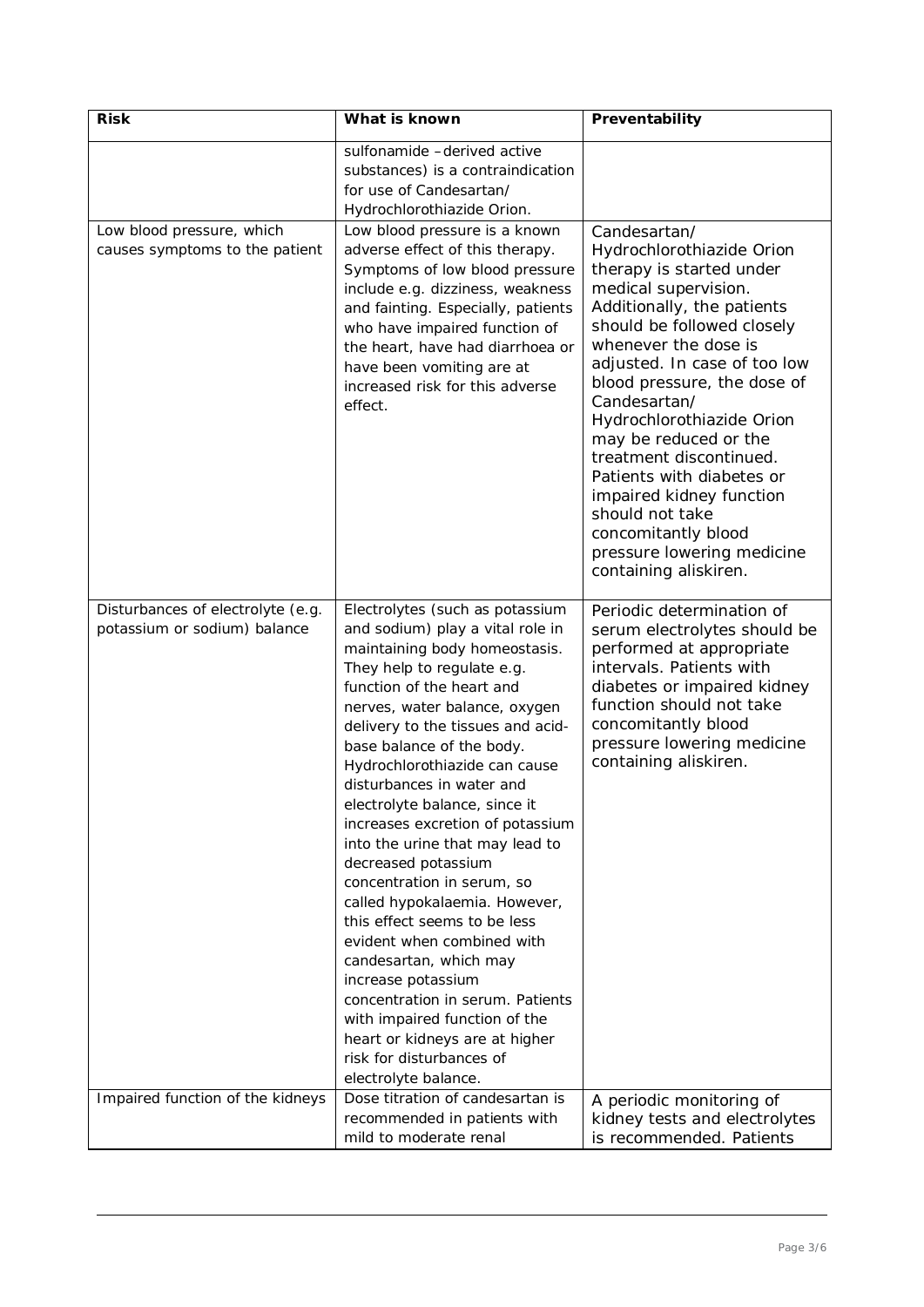| <b>Risk</b>                           | What is known                                                                                                                                                                                                                                                                                                                                                                                                                                                                                                                                                                                                                                                                                                                                                                                                                                                          | Preventability                                                                                                                                                                                                                                                                                                                                                                                                                                                                                                                                                                                                                                                                                                                                                                                                                            |
|---------------------------------------|------------------------------------------------------------------------------------------------------------------------------------------------------------------------------------------------------------------------------------------------------------------------------------------------------------------------------------------------------------------------------------------------------------------------------------------------------------------------------------------------------------------------------------------------------------------------------------------------------------------------------------------------------------------------------------------------------------------------------------------------------------------------------------------------------------------------------------------------------------------------|-------------------------------------------------------------------------------------------------------------------------------------------------------------------------------------------------------------------------------------------------------------------------------------------------------------------------------------------------------------------------------------------------------------------------------------------------------------------------------------------------------------------------------------------------------------------------------------------------------------------------------------------------------------------------------------------------------------------------------------------------------------------------------------------------------------------------------------------|
|                                       | impairment before the<br>treatment with Candesartan/<br>Hydrochlorothiazide Orion is<br>started. The use of<br>Candesartan/<br>Hydrochlorothiazide Orion is<br>contraindicated in patients with<br>severe renal impairment.<br>Concomitant use of anti-<br>inflammatory painkillers may<br>lead to increased risk for<br>worsening of kidney function.                                                                                                                                                                                                                                                                                                                                                                                                                                                                                                                 | with diabetes or impaired<br>kidney function should not<br>take concomitantly blood<br>pressure lowering medicine<br>containing aliskiren.                                                                                                                                                                                                                                                                                                                                                                                                                                                                                                                                                                                                                                                                                                |
| Use during pregnancy and<br>lactation | The use of angiotensin receptor<br>antagonists, such as<br>candesartan, is not<br>recommended during the first<br>trimester of pregnancy. The use<br>of angiotensin receptor<br>antagonists is contraindicated<br>during the second and third<br>trimester of pregnancy.<br>Currently, there is no<br>information on use of<br>angiotensin receptor antagonists<br>during the first trimester of<br>pregnancy and there may be<br>increased risk for abnormalities<br>of the embryo. The use during<br>second and third trimester of<br>pregnancy is known to induce<br>harmful effects to the<br>development of the fetus<br>(decreased renal function,<br>retardation of development of<br>bone structures of the skull) and<br>to the development of the<br>newborn infant (renal<br>impairment, decreased blood<br>pressure, increased serum<br>potassium levels). | Candesartan/<br>Hydrochlorothiazide Orion<br>therapy should not be initiated<br>during pregnancy. Unless<br>continued therapy is considered<br>essential, patient planning<br>pregnancy should be changed to<br>alternative anti-hypertensive<br>treatment. When pregnancy is<br>diagnosed, the treatment with<br>Candesartan/<br>Hydrochlorothiazide Orion<br>should be discontinued, and, if<br>appropriate, alternative therapy<br>started. Should exposure to<br>Candesartan/<br>Hydrochlorothiazide Orion have<br>occurred from the second<br>trimester of pregnancy, the<br>ultrasound check of renal<br>function and the formation of<br>bone structure of the skull is<br>recommended. Infants whose<br>mother has taken Candesartan/<br>Hydrochlorothiazide Orion<br>should be closely observed for<br>decreased blood pressure. |

### **Important potential risks**

| <b>Risk</b>                    | What is known                                                                                                                                                                                                                                                                                                                                                                                            |
|--------------------------------|----------------------------------------------------------------------------------------------------------------------------------------------------------------------------------------------------------------------------------------------------------------------------------------------------------------------------------------------------------------------------------------------------------|
| Impaired function of the liver | Candesartan/ Hydrochlorothiazide Orion should be used with<br>caution in patients with impaired hepatic function or progressive<br>liver disease, since minor alteration of water and electrolyte<br>balance may precipitate a condition called hepatic coma. Dose<br>titration of candesartan is recommended in patients with mild to<br>moderate hepatic impairment before treatment with Candesartan/ |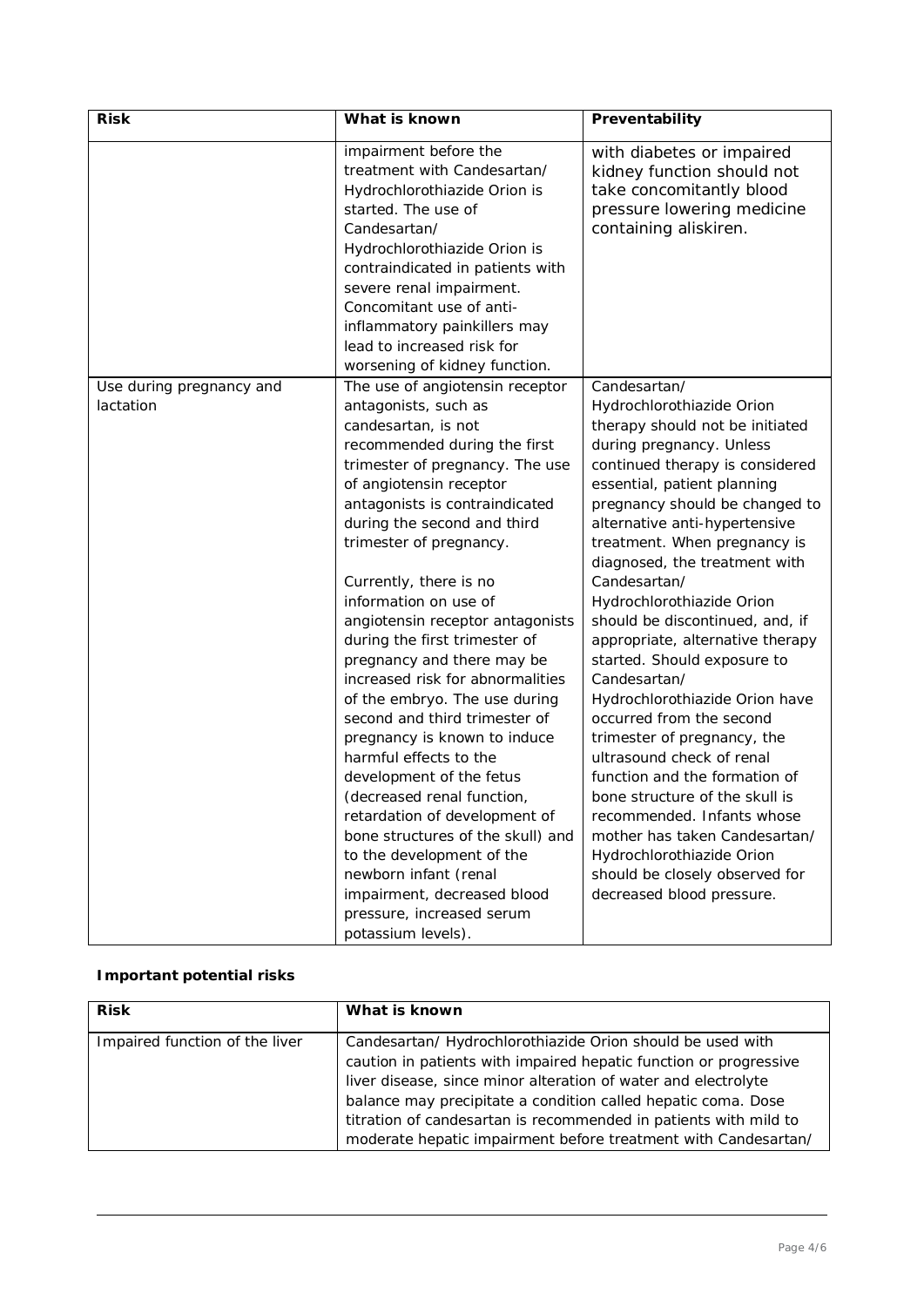| <b>Risk</b>                     | What is known                                                      |  |
|---------------------------------|--------------------------------------------------------------------|--|
|                                 | Hydrochlorothiazide Orion is started. The use of Candesartan/      |  |
|                                 | Hydrochlorothiazide Orion is contraindicated in patients with      |  |
|                                 | severe hepatic impairment and /or cholestasis (obstruction of      |  |
|                                 | biliary system).                                                   |  |
| Concomitant use of antidiabetic | Treatment with hydrochlorothiazide may impair glucose tolerance.   |  |
| medicines with Candesartan/     | Dose adjustment of antidiabetic medicinal products, including      |  |
| Hydrochlorothiazide Orion Orion | insulin, may be required during Candesartan/Hydrochlorothiazide    |  |
|                                 | Orion treatment.                                                   |  |
| Concomitant use of              | There is risk for elevated potassium levels in concomitant use of  |  |
| Candesartan/                    | Candesartan/ Hydrochlorothiazide Orion and other medications       |  |
| Hydrochlorothiazide Orion with  | which increase the serum levels of potassium. These medications    |  |
| medicines which increase the    | include certain diuretics (so called potassium-sparing diuretics), |  |
| blood levels of potassium       | potassium supplements or potassium-containing salt substitutes.    |  |
|                                 | Monitoring of potassium should be undertaken as appropriate.       |  |

### **Missing information**

| <b>Risk</b>                                    | What is known                                                                                                                                         |
|------------------------------------------------|-------------------------------------------------------------------------------------------------------------------------------------------------------|
| Limited information on use in<br>children.     | The safety and efficacy of Candesartan/ Hydrochlorothiazide Orion<br>in children aged between birth and 18 years have not been<br>established.        |
| Use in patients with kidney<br>transplantation | There is no experience regarding the administration of<br>Candesartan/ Hydrochlorothiazide Orion in patients with a recent<br>kidney transplantation. |

### *VI.2.5 Summary of risk minimisation measures by safety concern*

All medicines have a Summary of Product Characteristics (SmPC) which provides physicians, pharmacists and other health care professionals with details on how to use the medicine, the risks and recommendations for minimising them. An abbreviated version of this in lay language is provided in the form of the package leaflet (PL). The measures in these documents are known as routine risk minimisation measures.

The Summary of Product Characteristics and the Package leaflet for Candesartan/Hydrochlorothiazide Orion can be found in the national authority's web page.

This medicine has no additional risk minimisation measures.

### *VI.2.6 Planned post authorisation development plan*

Not applicable.

#### *VI.2.7 Summary of changes to the Risk Management Plan over time*

Major changes to the Risk Management Plan over time

| Version   | Date       | Safety Concerns                                          | Comment                |
|-----------|------------|----------------------------------------------------------|------------------------|
| Version 1 | 13.06.2013 | Important identified<br><u>risks</u><br>Hypersensitivity | First approved version |